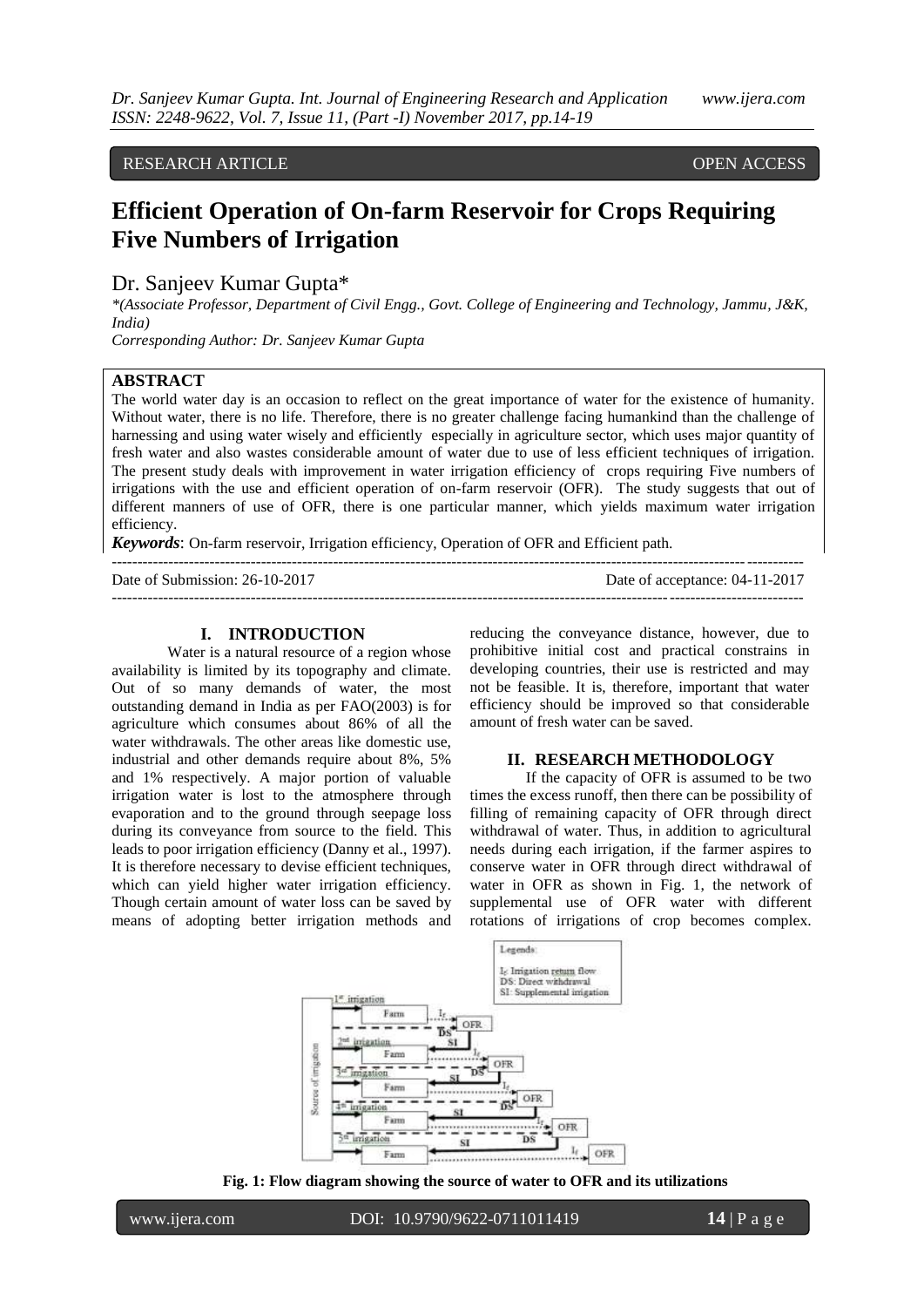After each rotation of irrigation, the runoff of excess irrigation in the farm will make OFR either partially filled or full, depending on the storage capacity of OFR. The size of OFR depends on the type of crop(s), supplemental irrigation needs, topography and climate of the area (Palmer et al., 1981, Palmer et al., 1982 and Panigrahi and Panda, 2003). Assuming that capacity of OFR is twice the runoff, after  $1<sup>st</sup>$  rotation of irrigation the OFR will be half filled. However, in addition to agricultural needs during each watering, if the farmer aspires to conserve water in OFR through direct withdrawal of additional water through supply channel to OFR as shown in Fig.1, the network of supplemental use of OFR water with different number of irrigations of crop becomes complex. At the onset of the 2nd rotation of irrigation, the farmer has various options of using stored water of OFR depending on the filled status of OFR. Any amount of water can be withdrawn from OFR depending on the ambition of the farmer. Assuming that a farmer has only three options of withdrawal of water, so that the OFR remains either full/ nearly full, half full/ nearly half full or empty/ nearly empty. After the  $2<sup>nd</sup>$  rotation of irrigation, the OFR will have different filled status depending upon the adapted withdrawal manner of

water by the farmer from OFR. Similarly, after the  $3<sup>rd</sup>$  and  $4<sup>th</sup>$  rotations of irrigation, there can be various possibilities corresponding to half filled or completely filled or empty status of OFR. On the onset of the  $5<sup>th</sup>$  and the last irrigation, farmer would have to, in any case, empty OFR, otherwise stored water would be wasted, without any utility. Thus a network can be drawn considering these possibilities as shown in Fig.2. for a crop requiring five number of irrigations , which is self-explanatory. In Fig.2, columns ‗i', ‗k' and ‗l' together, ‗n' and ‗o' together and 'q' and 'r' together as well as 's' represent status of OFR after  $1<sup>st</sup>$ ,  $2<sup>nd</sup>$ ,  $3<sup>rd</sup>$ ,  $4<sup>th</sup>$  and  $5<sup>th</sup>$ rotations of irrigation, respectively. Here, columns ‗l', ‗o' and ‗r' correspond to direct filling of OFR through supply channel. Columns 'j', 'm', 'p' and ‗s' indicate options of withdrawal of water. The number of possible strategies for this frequency crop is ninety seven.

Once the network of various strategies is drawn, the problem is, thus, to identify the most efficient strategy or path of operation, which would lead to maximum saving of water. The most efficient strategy of operation is identified and explained with the help of an illustrative example.



**Fig. 2: Network for a crop of five number of irrigations**

#### **III. ILLUSTRATIVE EXAMPLE**

Consider a farm having a lined OFR at the end corner of the field as shown in Fig. 3(a) and 3(b). The OFR can be filled by agricultural runoff collection from the field and directly through the supply channel. Let the total area of the field be 1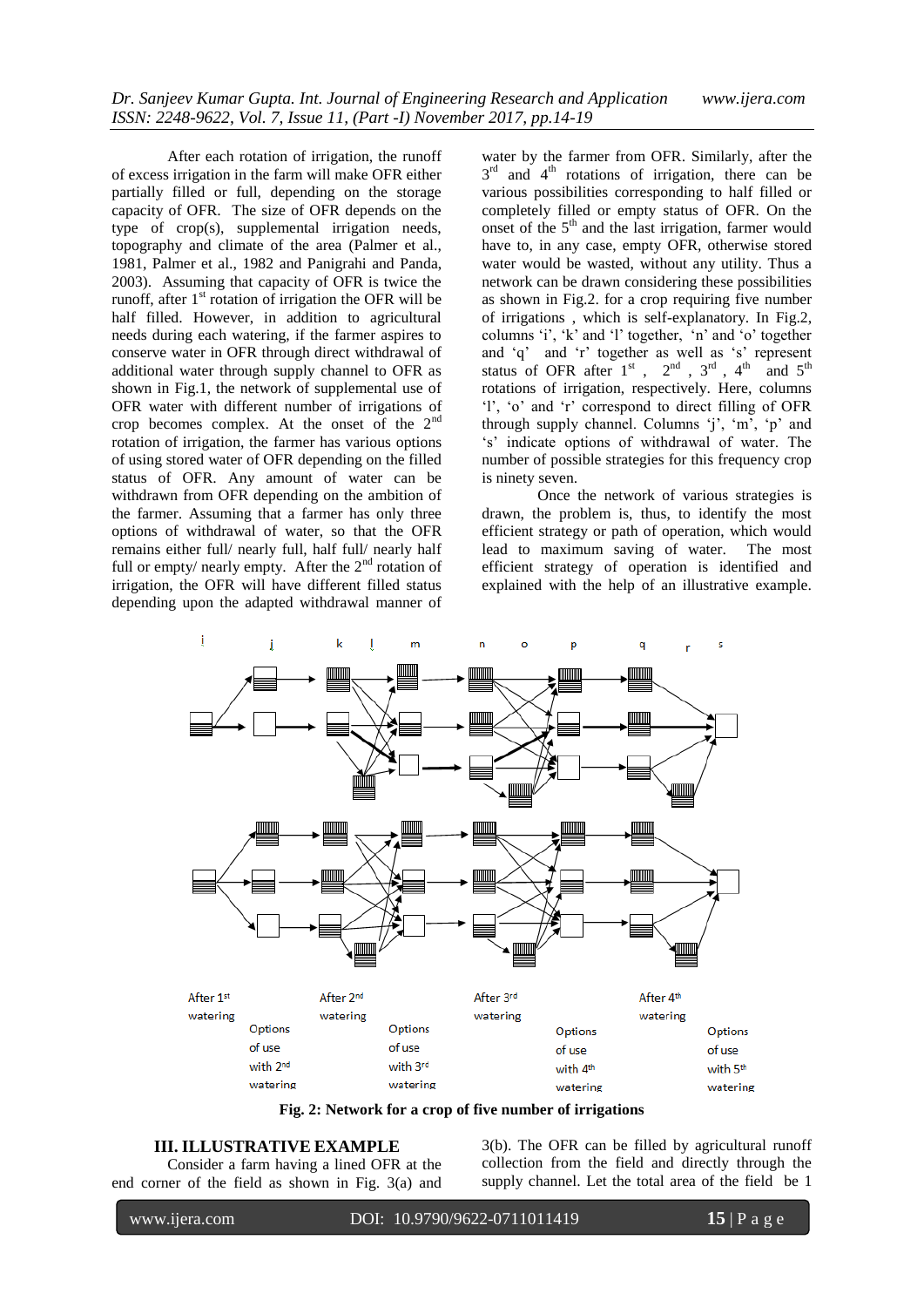hectare excluding the surface area of OFR. It is assumed that the crops grown require 50 cm of water in 5 numbers of irrigation. It is given that water application efficiencies through field and supply channel are 75% and 90 %, respectively. The respective coefficients due to evaporation, deep percolation and runoff are assumed as 0.25, 0.25 and 0.50. It is also assumed that during entire crop period, there is no rainfall and application efficiency of OFR is 100%.



**Fig. 3.a Plan of field and lined OFR**



Fig. 3.b Cross-section of lined OFR with flow details

#### **LIST OF NOTATIONS**

Let us use the following notations and equations for the convenience, as shown in Fig. 3.(b).

 $DP_f$  = Deep percolation loss from field in m<sup>3</sup>

 $EV_f = Evaporation loss from field in m<sup>3</sup>$ 

 $EV_{\text{off}}$  = Evaporation loss from surface of the OFR in  $m<sup>3</sup>$ 

 $I_f$  = Inflow to the OFR from field as irrigation return flow in  $m<sup>3</sup>$ 

 $O_f$  = Outflow or withdrawal from the OFR into field to supplement irrigation needs in  $m<sup>3</sup>$ 

 $WS_f$  = Water supply in the field in any particular irrigation in  $m<sup>3</sup>$ 

 $C =$  Storage capacity of OFR in m<sup>3</sup>

 $C_p$  = Percolation coefficient

 $d = Total depth of crop water requirement in m$ 

 $f = No$ . of irrigations of the crop

 $K_f$  = Coefficient of water loss from field

 $K_{\text{off}}$  = Coefficient of water loss from OFR through evaporation

 $NS = Net$  storage in OFR in m<sup>3</sup>

 $R_c$  = irrigation return flow coefficient

TWR = Total water required for the particular crop  $in m<sup>3</sup>$ 

 $WR = Water$  required by the crop in any particular irrigation in  $m<sup>3</sup>$ 

 $\eta_{\text{f}}$  = Water application efficiency of the system. In terms of these notations, the following relationships hold good.

$$
WR = \frac{TWR}{f}
$$
(1)  
\n
$$
WS_{f} = \frac{TWR}{\eta_{f}.f} = \frac{WR}{\eta_{f}}
$$
(2)  
\n
$$
DP_{f} = C_{p}.(WS_{f} - WR)
$$
(3)  
\n
$$
EV_{f} = K_{f}.(WS_{f} - WR)
$$
(4)  
\n
$$
I_{f} = R_{c}.(WS_{f} - WR)
$$
(5)

Water balance model of the OFR was run by considering all the inflow and outflow components of the OFR. The inflow is irrigation return flow from the field coming to the OFR and the outflows are evaporation, seepage and percolation and supplemental irrigation supplied to crops in the field. The various components of the OFR water balance model are:

$$
S_i - S_{i-1} = NS_i = I_{fi} + P_i - EV_{ofri} - SI_i - DP_{ofri}
$$
 (6)

Where:

 $S_i$  is the OFR water storage at stage i, m<sup>3</sup>

 $I_{fi}$  the volume of irrigation return flow from the field to the OFR,  $m<sup>3</sup>$ 

 $P_i$  the volume of direct rainfall in the OFR, m<sup>3</sup>

EV ofri the volume of water lost as evaporation from the OFR,  $m<sup>3</sup>$ 

SI<sub>i</sub> the volume of water used as supplemental irrigation in the cropped field,  $m<sup>3</sup>$ 

DP <sub>ofri</sub> the volume of water lost as seepage and percolation from the OFR storage,  $m<sup>3</sup>$ 

*i* is the time index taken as the time interval between two consecutive irrigations.

If A<sub>field</sub> is the field area given as:  $A_{field} = FA - A_{off}$ 

Where: FA is the farm area

Aofr is the area of the OFR, the value of total water required (TWR) for any crop is estimated by multiplying depth of water required (d) by the crop with Afield.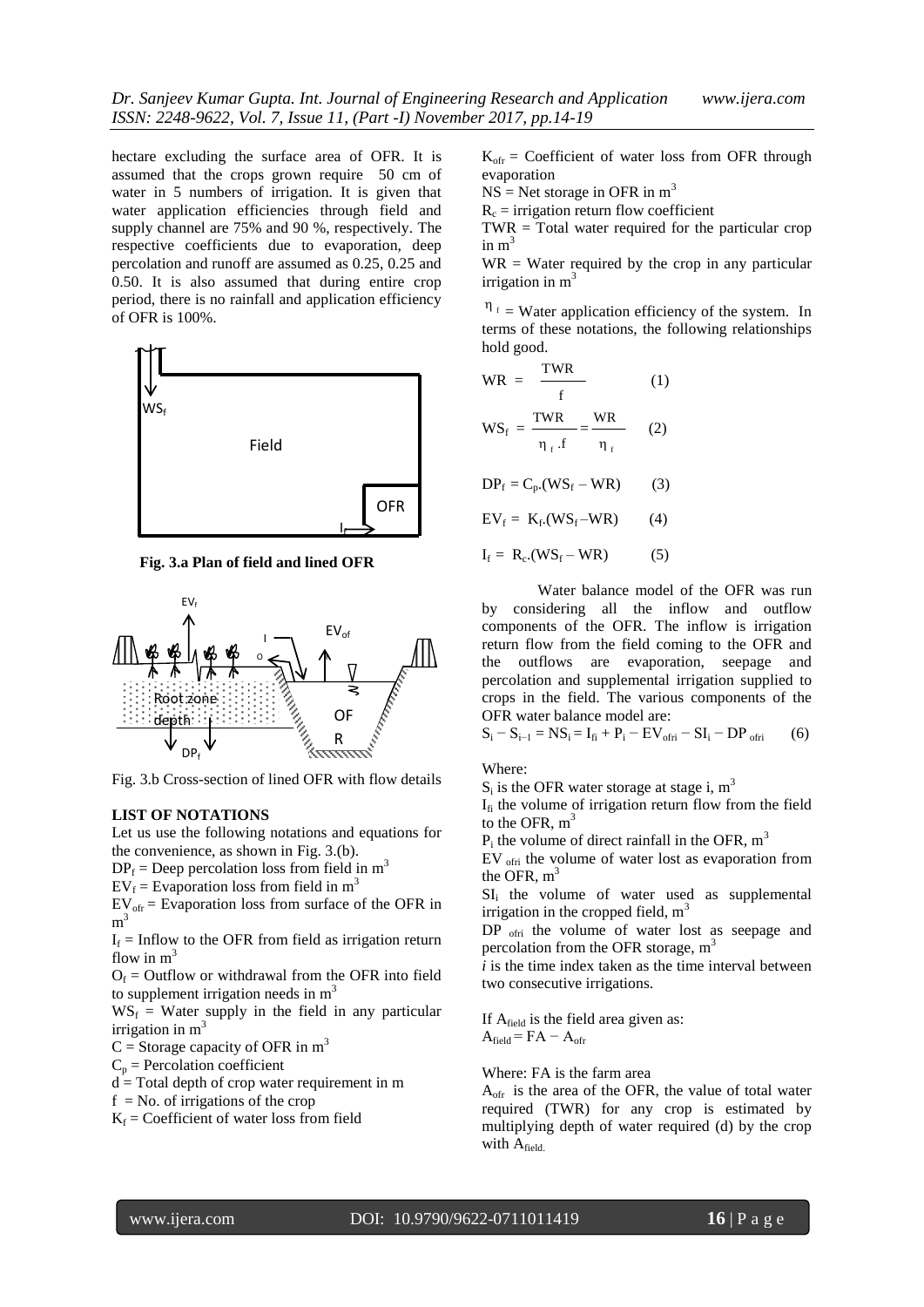*Dr. Sanjeev Kumar Gupta. Int. Journal of Engineering Research and Application www.ijera.com ISSN: 2248-9622, Vol. 7, Issue 11, (Part -I) November 2017, pp.14-19*

With  $C_p = 0.25$ ,  $K_f = 0.25$ ,  $R_c = 0.50$ , and  $K_{\text{off}} = 0.1$ , and using the data given in the illustrative example and invoking Eqs. $(1)$ ,  $(2)$ ,  $(3)$ ,  $(4)$ ,  $(5)$  and  $(6)$ , we get various quantities during first irrigation event at node "i" as :

| $WR =$           | $1000.00 \text{ m}^3$ |
|------------------|-----------------------|
| $WS_f =$         | 1333.33 $m^3$         |
| $EV_{\rm off}$ = | 33.33 $m3$            |
| $I_f =$          | $166.67 \text{ m}^3$  |
| $I_c =$          | $166.67 \text{ m}^3$  |
| $WS_c =$         | $185.19 \text{ m}^3$  |
| $O_f =$          | $\Omega$              |
|                  |                       |

 $C = 2 \times I_f = 333.33 \text{ m}^3$  (Assuming that the maximum storage capacity if OFR =  $2 I_f = C$  i.e after two irrigation events OFR is full provided there is no evaporation loss).

Using the same equations, procedure and the network drawn for a crop requiring five irrigations as shown in Fig. 2, the calculations for saving in water against the respective paths have been produced in Tables 1. The number of possible strategies for a crop of five numbers of irrigations is ninety seven. It is further verified that the most efficient path or strategy for a crop of five numbers of irrigations also remains unaffected by change in the of values of various parameters, such as d,

 $\eta$ <sub>f</sub>, $\eta$ <sub>c</sub>, R<sub>c</sub> and K<sub>ofr</sub>.

**Table 1: Saving of water**

| ż<br>Strategy           | operation<br>Strategy<br>J | WS with OFR $(m^3)$ | WS without<br>OFR(m <sup>3</sup> ) | Net<br>Saving (m <sup>3</sup> ) | Saving(%) |
|-------------------------|----------------------------|---------------------|------------------------------------|---------------------------------|-----------|
| 1                       | ilj1k1m1n1p1q1s1           | 6400.00             | 6666.7                             | 266.67                          | 4.00      |
| $\overline{2}$          | i1j1k1m1n1p2q2s1           | 6346.67             | 6666.7                             | 320.00                          | 4.80      |
| $\overline{\mathbf{3}}$ | ilj1k1m1n1p3q3s1           | 6373.33             | 6666.7                             | 293.33                          | 4.40      |
| 4                       | i1j1k1m1n1p3q3r1s1         | 6466.67             | 6666.7                             | 200.00                          | 3.00      |
| 5                       | i1j1k1m2n2p1q1s1           | 6280.00             | 6666.7                             | 386.67                          | 5.80      |
| $\overline{6}$          | i1j1k1m2n2p2q2s1           | 6286.40             | 6666.7                             | 380.27                          | 5.70      |
| 7                       | i1j1k1m2n2p3q3s1           | 6304.53             | 6666.7                             | 362.13                          | 5.43      |
| 8                       | i1j1k1m2n2p3q3r1s1         | 6384.59             | 6666.7                             | 282.08                          | 4.23      |
| 9                       | i1j1k1m3n3p2q2s1           | 6263.47             | 6666.7                             | 403.20                          | 6.05      |
| 10                      | i1j1k1m3n3p3q3s1           | 6270.93             | 6666.7                             | 395.73                          | 5.94      |
| 11                      | i1j1k1m3n3p3q3r1s1         | 6328.59             | 6666.7                             | 338.08                          | 5.07      |
| 12                      | ilj1k1m3n3o1p1q1s1         | 6478.51             | 6666.7                             | 188.16                          | 2.82      |
| 13                      | i1j1k1m3n3o1p2q2s1         | 6425.18             | 6666.7                             | 241.49                          | 3.62      |
| 14                      | i1j1k1m3n3o1p3q3s1         | 6451.84             | 6666.7                             | 214.82                          | 3.22      |
| 15                      | i1j1k1m3n3o1p3q3r1s1       | 6545.18             | 6666.7                             | 121.49                          | 1.82      |
| 16                      | i1j2k2m2n2p1q1s1           | 6266.67             | 6666.7                             | 400.00                          | 6.00      |
| 17                      | i1j2k2m2n2p2q2s1           | 6261.87             | 6666.7                             | 404.80                          | 6.07      |
| 18                      | i1j2k2m2n2p3q3s1           | 6281.60             | 6666.7                             | 385.07                          | 5.78      |
| 19                      | i1j2k2m2n2p3q3r1s1         | 6364.14             | 6666.7                             | 302.52                          | 4.54      |
| 20                      | i1j2k2m3n3p2q2s1           | 6238.93             | 6666.7                             | 427.73                          | 6.42      |
| 21                      | i1j2k2m3n3p3q3s1           | 6259.20             | 6666.7                             | 407.47                          | 6.11      |
| 22                      | i1j2k2m3n3p3q3r1s1         | 6326.81             | 6666.7                             | 339.86                          | 5.10      |
| 23                      | i1j2k2m3n3o1p1q1s1         | 6416.29             | 6666.7                             | 250.38                          | 3.76      |
| 24                      | i1j2k2m3n3o1p2q2s1         | 6362.96             | 6666.7                             | 303.71                          | 4.56      |
| 25                      | i1j2k2m3n3o1p3q3s1         | 6389.62             | 6666.7                             | 277.04                          | 4.16      |
| 26                      | i1j2k2m3n3o1p3q3r1s1       | 6482.96             | 6666.7                             | 183.71                          | 2.76      |
| 27                      | i1j2k2l1m1n1p1q1s1         | 6525.92             | 6666.7                             | 140.74                          | 2.11      |
| 28                      | i1j2k2l1m1n1p2q2s1         | 6472.59             | 6666.7                             | 194.08                          | 2.91      |
| 29                      | i1j2k2l1m1n1p3q3s1         | 6499.26             | 6666.7                             | 167.41                          | 2.51      |
| 30                      | i1j2k2l1m1n1p3q3r1s1       | 6592.59             | 6666.7                             | 74.08                           | 1.11      |
| 31                      | i1j2k2l1m2n2p1q1s1         | 6392.59             | 6666.7                             | 274.08                          | 4.11      |
| 32                      | i1j2k2l1m2n2p2q2s1         | 6395.26             | 6666.7                             | 271.41                          | 4.07      |
| 33                      | i1j2k2l1m2n2p3q3s1         | 6413.92             | 6666.7                             | 252.74                          | 3.79      |
| 34                      | i1j2k2l1m2n2p3q3r1s1       | 6494.81             | 6666.7                             | 171.85                          | 2.58      |
| 35                      | i1j2k2l1m3n3p2q2s1         | 6371.26             | 6666.7                             | 295.41                          | 4.43      |

| 36 | i1j2k2l1m3n3p3q3s1         | 6376.59 | 6666.7 | 290.08        | 4.35    |
|----|----------------------------|---------|--------|---------------|---------|
| 37 | i1j2k2l1m3n3p3q3r1s1       | 6432.59 | 6666.7 | 234.08        | 3.51    |
| 38 | i1j2k2l1m3n3o1p1q1s1       | 6604.43 | 6666.7 | 62.23         | 0.93    |
| 39 | i1j2k2l1m3n3o1p2q2s1       | 6551.10 | 6666.7 | 115.57        | 1.73    |
| 40 | i1j2k2l1m3n3o1p3q3s1       | 6577.77 | 6666.7 | 88.90         | 1.33    |
|    | i1j2k2l1m3n3o1p3q3r1       |         |        |               |         |
| 41 | s1                         | 6671.10 | 6666.7 | -4.43         | $-0.07$ |
| 42 | i2j3k3m4n4p4q4s2           | 6585.19 | 6666.7 | 81.48         | 1.22    |
| 43 | i2j3k3m4n4p5q5s2           | 6531.85 | 6666.7 | 134.81        | 2.02    |
| 44 | i2j3k3m4n4p6q6s2           | 6558.52 | 6666.7 | 108.15        | 1.62    |
| 45 | i2j3k3m4n4p6q6r2s2         | 6651.85 | 6666.7 | 14.81         | 0.22    |
| 46 | i2j3k3m5n5p4q4s2           | 6451.85 | 6666.7 | 214.81        | 3.22    |
| 47 | i2j3k3m5n5p5q5s2           | 6455.59 | 6666.7 | 211.08        | 3.17    |
| 48 | i2j3k3m5n5p6q6s2           | 6471.05 | 6666.7 | 195.61        | 2.93    |
| 49 | i2j3k3m5n5p6q6r2s2         | 6554.07 | 6666.7 | 112.59        | 1.69    |
| 50 | i2j3k3m6n6p5q5s2           | 6421.99 | 6666.7 | 244.68        | 3.67    |
| 51 |                            | 6440.12 | 6666.7 | 226.55        | 3.40    |
| 52 | i2j3k3m6n6p6q6s2           | 6491.85 | 6666.7 | 174.81        | 2.62    |
| 53 | i2j3k3m6n6p6q6r2s2         | 6663.70 | 6666.7 | 2.97          | 0.04    |
| 54 | i2j3k3m6n6o2p4q4s2         |         |        |               |         |
|    | i2j3k3m5n5o2p5q5s2         | 6610.36 | 6666.7 | 56.30         | 0.84    |
| 55 | i2j3k3m6n6o2p6q6s2         | 6637.03 | 6666.7 | 29.64         | 0.44    |
| 56 | i2j3k3m6n6o2p6q6r2s2       | 6730.36 | 6666.7 | $-63.70$      | $-0.96$ |
| 57 | i2j4k4m4n4p4q4s2           | 6451.85 | 6666.7 | 214.81        | 3.22    |
| 58 | i2j4k4m4n4p5q5s2           | 6398.52 | 6666.7 | 268.15        | 4.02    |
| 59 | i2j4k4m4n4p6q6s2           | 6425.19 | 6666.7 | 241.48        | 3.62    |
| 60 | i2j4k4m4n4p6q6r2s2         | 6518.52 | 6666.7 | 148.15        | 2.22    |
| 61 | i2j4k4m5n5p4q4s2           | 6318.52 | 6666.7 | 348.15        | 5.22    |
| 62 | i2j4k4m5n5p5q5s2           | 6343.59 | 6666.7 | 323.08        | 4.85    |
| 63 | i2j4k4m5n5p6q6s2           | 6359.05 | 6666.7 | 307.61        | 4.61    |
| 64 | i2j4k4m5n5p6q6r2s2         | 6434.96 | 6666.7 | <b>231.70</b> | 3.48    |
| 65 | i2j4k4m6n6p5q5s2           | 6351.59 | 6666.7 | 315.08        | 4.73    |
| 66 | i2j4k4m6n6p6q6s2           | 6363.32 | 6666.7 | 303.35        | 4.55    |
| 67 | i2j4k4m6n6p6q6r2s2         | 6424.30 | 6666.7 | 242.37        | 3.64    |
| 68 | i2j4k4m6n6o2p4q4s2         | 6554.07 | 6666.7 | 112.59        | 1.69    |
| 69 | i2j4k4m5n5o2p5q5s2         | 6500.74 | 6666.7 | 165.93        | 2.49    |
| 70 | i2j4k4m6n6o2p6q6s2         | 6527.41 | 6666.7 | 139.26        | 2.09    |
| 71 | i2j4k4m6n6o2p6q6r2s2       | 6620.74 | 6666.7 | 45.93         | 0.69    |
| 72 | i2j5k5m5n5p4q4s2           | 6328.12 | 6666.7 | 338.55        | 5.08    |
| 73 | i2j5k5m5n5p5q5s2           | 6343.59 | 6666.7 | 323.08        | 4.85    |
| 74 | i2j5k5m5n5p6q6s2           | 6359.05 | 6666.7 | 307.61        | 4.61    |
| 75 | i2j5k5m5n5p6q6r2s2         | 6434.96 | 6666.7 | <b>231.70</b> | 3.48    |
| 76 | i2j5k5m6n6p5q5s2           | 6327.05 | 6666.7 | 339.61        | 5.09    |
| 77 | i2j5k5m6n6p6q6s2           | 6351.59 | 6666.7 | 315.08        | 4.73    |
| 78 | i2j5k5m6n6p6q6r2s2         | 6422.52 | 6666.7 | 244.15        | 3.66    |
| 79 | i2j5k5m6n6o2p4q4s2         | 6491.85 | 6666.7 | 174.81        | 2.62    |
| 80 | i2j5k5m5n5o2p5q5s2         | 6438.52 | 6666.7 | 228.15        | 3.42    |
| 81 | i2j5k5m6n6o2p6q6s2         | 6465.19 | 6666.7 | 201.48        | 3.02    |
| 82 | i2j5k5m6n6o2p6q6r2s2       | 6558.52 | 6666.7 | 108.15        | 1.62    |
| 83 | i2j5k5l2m4n4p4q4s2         | 6651.85 | 6666.7 | 14.81         | 0.22    |
| 84 |                            |         |        |               |         |
|    |                            |         |        |               |         |
|    | i2j5k5l2m4n4p5q5s2         | 6598.52 | 6666.7 | 68.15         | 1.02    |
| 85 | i2j5k5l2m4n4p6q6s2         | 6625.19 | 6666.7 | 41.48         | 0.62    |
| 86 | i2j5k5l2m4n4p6q6r2s2       | 6718.52 | 6666.7 | $-51.85$      | $-0.78$ |
| 87 | i2j5k5l2m5n5p4q4s2         | 6518.52 | 6666.7 | 148.15        | 2.22    |
| 88 | i2j5k5l2m5n5p5q5s2         | 6522.25 | 6666.7 | 144.41        | 2.17    |
| 89 | i2j5k5l2m5n5p6q6s2         | 6537.72 | 6666.7 | 128.95        | 1.93    |
| 90 | i2j5k5l2m5n5p6q6r2s2       | 6620.74 | 6666.7 | 45.93         | 0.69    |
| 91 | i2j5k5l2m6n6p5q5s2         | 6488.65 | 6666.7 | 178.01        | 2.67    |
| 92 | i2j5k5l2m6n6p6q6s2         | 6506.79 | 6666.7 | 159.88        | 2.40    |
| 93 | i2j5k5l2m6n6p6q6r2s2       | 6558.52 | 6666.7 | 108.15        | 1.62    |
| 94 | i2j5k5l2m6n6o2p4q4s2       | 6730.36 | 6666.7 | $-63.70$      | $-0.96$ |
| 95 | i2j5k5l2m5n5o2p5q5s2       | 6677.03 | 6666.7 | $-10.36$      | $-0.16$ |
| 96 | i2j5k5l2m6n6o2p6q6s2       | 6703.70 | 6666.7 | $-37.03$      | $-0.56$ |
| 97 | i2j5k5l2m6n6o2p6q6r2<br>s2 | 6797.03 | 6666.7 | -130.36       | $-1.96$ |

The strategy of operation of OFR for a crop requiring five numbers of irrigations for maximum water saving is given in Table 2.

| Table 2: Strategy of operation of OFR for five |
|------------------------------------------------|
| frequency crop                                 |

| n cyachcy crop           |                                      |  |
|--------------------------|--------------------------------------|--|
| Stage of                 | <b>Operation required</b>            |  |
| watering                 |                                      |  |
| 1 <sup>st</sup><br>After | Conserve excess irrigation return    |  |
| irrigation               | flow in OFR                          |  |
| 2 <sub>nd</sub><br>With  | Use entire OFR<br>water<br><b>as</b> |  |
| irrigation               | supplemental irrigation              |  |
| 2 <sup>nd</sup><br>After | Conserve excess irrigation return    |  |
| irrigation               | flow in OFR                          |  |
| 2rd<br>With              | Do not use OFR water                 |  |
| irrigation               |                                      |  |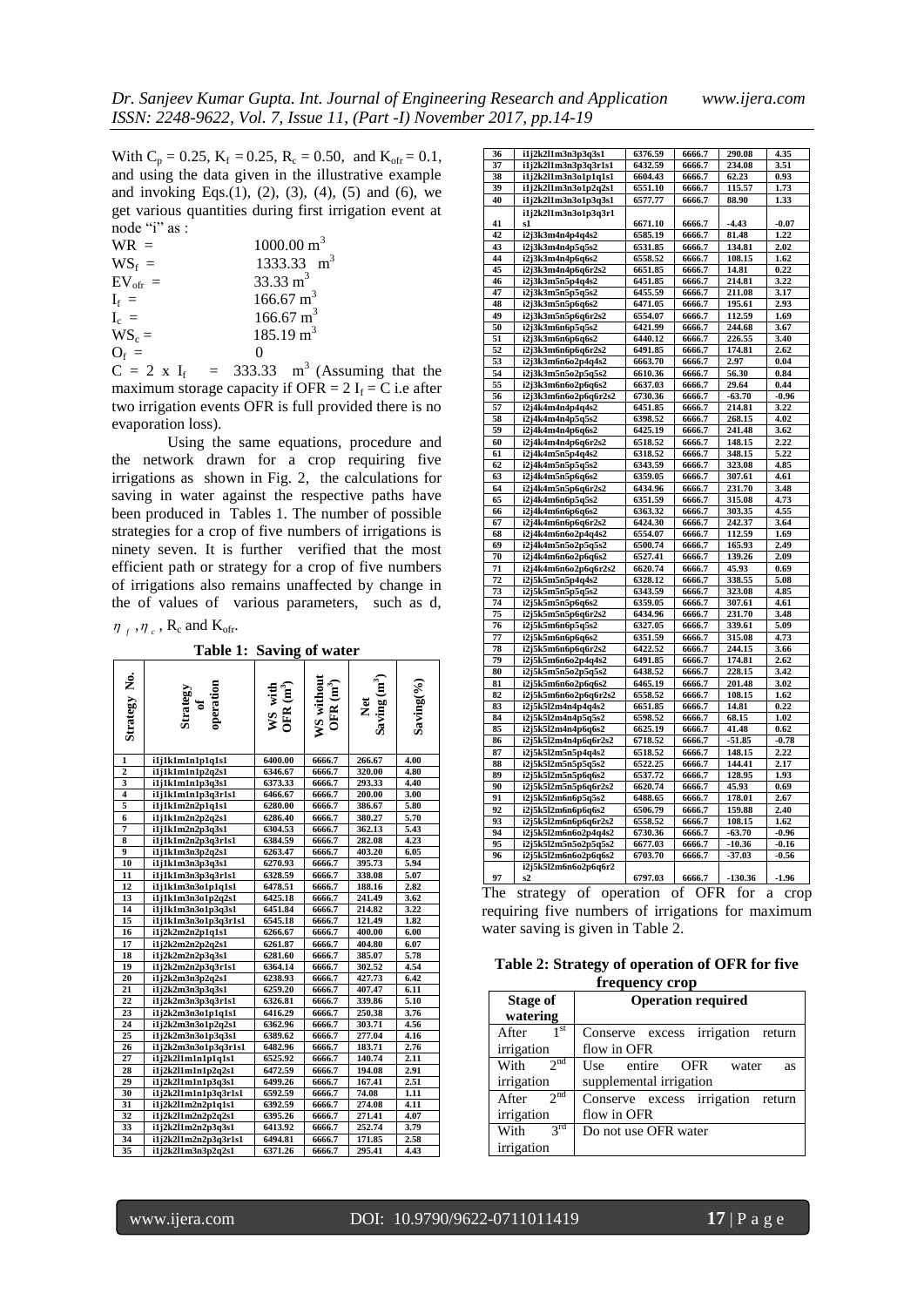*Dr. Sanjeev Kumar Gupta. Int. Journal of Engineering Research and Application www.ijera.com ISSN: 2248-9622, Vol. 7, Issue 11, (Part -I) November 2017, pp.14-19*

| 3 <sup>rd</sup><br>After | Conserve excess irrigation return   |
|--------------------------|-------------------------------------|
| irrigation               | flow in OFR along with the previous |
|                          | storage                             |
| 4 <sup>th</sup><br>With  | Use<br>entire<br>OFR<br>water<br>as |
| irrigation               | supplemental irrigation             |
| 4 <sup>th</sup><br>After | Conserve excess runoff in OFR along |
| irrigation               | with the previous storage           |
| 5 <sup>th</sup><br>With  | Use entire OFR water as             |
| irrigation               | supplemental irrigation             |

## **Effect of change of parameters on the most efficient path**

To study the effect of change of various parameters such as d,  $\eta_f$ ,  $\eta_c$ ,  $\eta_{\text{off}}$ ,  $R_c$  and  $K_{\text{off}}$  on most efficient path the same procedure was used. The results of the effect of change of d,  $\eta_{\text{off}}$  and  $R_c$  have been graphically represented in **Fig. 4(a)-(c).** It can be seen that irrespective of the value of these parameters chosen the critical path remains the same. Thus, whatever is value of these parameters, the critical path is always the same as highlighted by bold arrows in Fig.2.



**Fig. 4 a:** Effect of change of depth d on saving of water



Fig. 4 b: Effect of change of Runoff coefficient R<sub>c</sub> on saving of water



Fig. 4 c: Effect of change of Evaporation coefficient  $K_{\text{off}}$  on saving of water

## **IV. DISCUSSION**

From the illustrative example, it is, therefore, appreciated that, use of lined OFR and storage of irrigation return flow and its subsequent use leads to better water application efficiency. This is due to the fact that excess irrigation return flow water of each rotation of irrigation is being utilized rather than being allowed to be wasted as surface runoff loss. The proposed methodology does reveal that use of OFR leads to better water application efficiency. However, OFR water must be utilized in a particular fashion so that the irrigation efficiency is maximum.

## **V. CONCLUSIONS**

If the farmer aspires to conserve water in OFR through direct withdrawal of water to OFR in addition to agricultural needs during each irrigation, operation sequence of OFR is investigated for supplemental irrigation use in case of crops requiring five numbers of irrigations. Based upon the experiments shown herewith, use of OFR water as supplemental irrigation leads to improved irrigation efficiency. It is expected that the farmers and stake holders of water would encourage the use of OFR to achieve to improved irrigation efficiency.

## **REFERENCES**

- [1]. Danny H.R., Freddie, R.L., Mahbub, A., Todd, P.T., Gray, A.C., Philip, L. B. and Kyle, M. "Efficiencies and water losses of irrigation systems." http://www.oznet.ksu.edu/, 1997.
- [2]. FAO "FAO country profiles and mapping information systems. http://www.fao.org/countryprofiles/, 2003.